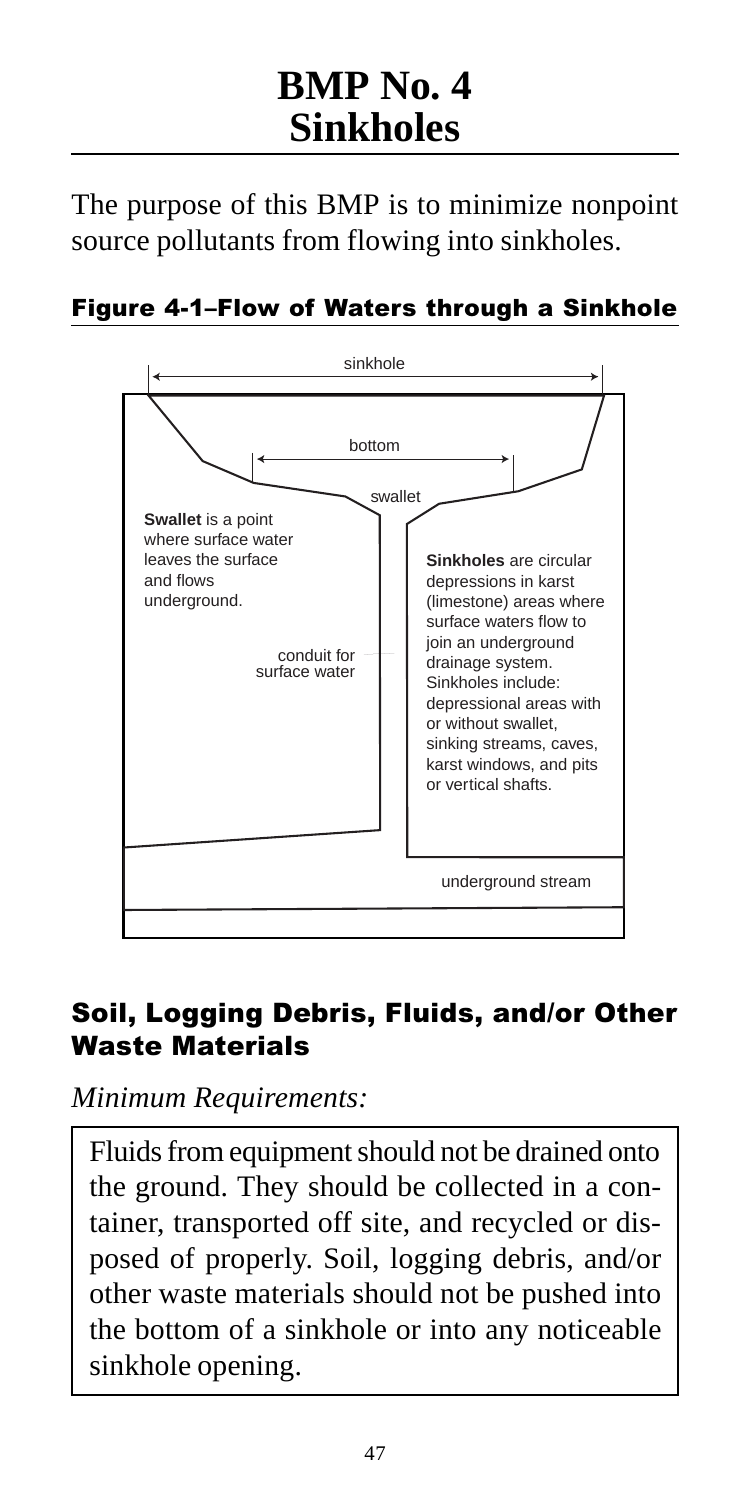## Sinkhole Buffer Zones

*Minimum Requirements:*

- Divert runoff from haul/access roads, skid trails, and log landings so it does not drain directly into sinkholes, sinking streams, or caves. If runoff does enter a sinkhole, a UIC permit (see Modified Sinkholes in Appendix A, contact Division of Water 502-564-3410) may be required.
- Leave a buffer zone between any disturbed area and the open swallet of a sinkhole. Buffer zones should be 30 feet for areas of 5 percent slope, and an additional 10 feet in width should be added to this zone for each 10 percent increase in slope.

## Regulatory Requirements for BMP No. 4

*(See Appendix A for Explanations)*

- Activities around sinkholes, cave entrances, etc.: **(KRS 433.870-433.875)**
- Endangered species in caves: **(Federal Register 55:6184 and 56:58804-58836)**
- Modified sinkholes: **(May need to be registered and/or permitted)**
- Cave streams and other underground surface waters: **(may deal with KY Surface Water Statutes and/or Outstanding Resource Waters)**
- All silvicultural operations: **(410 KAR 5:026, 5:029, 5:030, and 5:031)**
- Activities near high-quality waters and outstanding national resource waters: **(401 KAR 5:029, 5:030, and 5:031)**
- Activities near wild rivers: **(KRS 146.200 et seq. and 401 KAR 4:100-140)**
- Karst groundwater basin protection